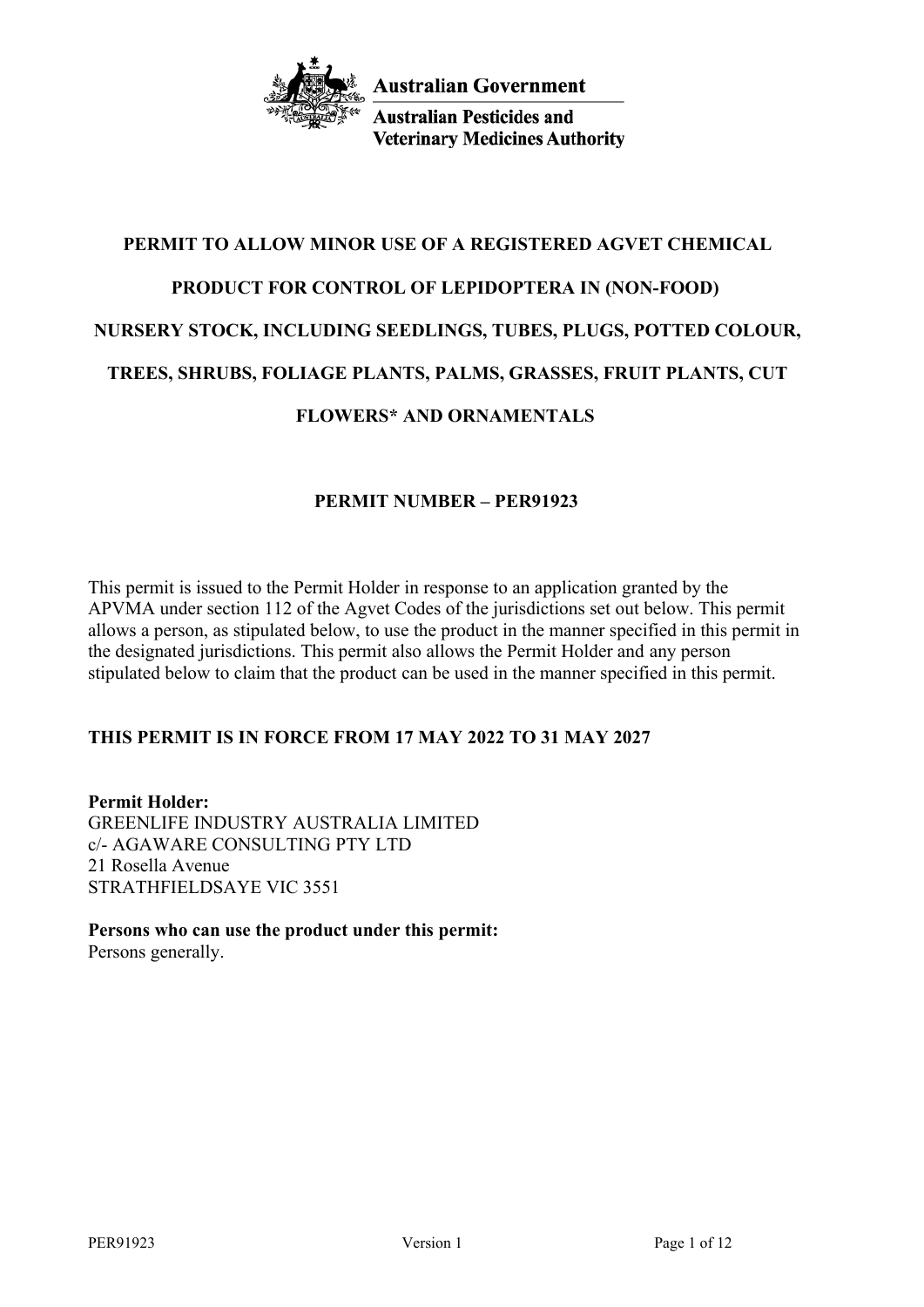## **CONDITIONS OF USE**

## **Products to be used:**

**Chlorantraniliprole**

CORAGEN INSECTICIDE (APVMA No. 61519) PLUS OTHER REGISTERED PRODUCTS Containing: 200 g/L CHLORANTRANILIPROLE as the only active constituent.

ACELEPRYN GR TURF INSECTICIDE (APVMA No. 85185) PLUS OTHER REGISTERED PRODUCTS Containing: 2 g/kg CHLORANTRANILIPROLE as the only active constituent.

**Clitoria Ternatea Extract**

SERO-X PESTICIDE (APVMA No. 81070) PLUS OTHER REGISTERED PRODUCTS Containing: 400 g/L CLITORIA TERNATEA EXTRACT as the only active constituent.

#### **Cyclaniliprole**

TEPPAN 50SL INSECTICIDE (APVMA No. 68689) PLUS OTHER REGISTERED PRODUCTS Containing: 50 g/L CYCLANILIPROLE as the only active constituent.

#### **Emamectin**

PROCLAIM INSECTICIDE (APVMA No. 50919) PLUS OTHER REGISTERED PRODUCTS Containing: 44 g/kg EMAMECTIN present as emamectin benzoate as the only active constituent.

#### **Fenoxycarb**

INSEGAR WG INSECT GROWTH REGULATOR (APVMA No. 51224) PLUS OTHER REGISTERED PRODUCTS Containing: 250 g/kg FENOXYCARB as the only active constituent.

## **Methoxyfenozide**

PRODIGY INSECTICIDE (APVMA No. 61605) PLUS OTHER REGISTERED PRODUCTS Containing: 240 g/L METHOXYFENOZIDE as the only active constituent.

## **Pyrethrins**

PYGANIC ORGANIC INSECTICIDE (APVMA No. 59684) PLUS OTHER REGISTERED PRODUCTS Containing: 13 g/L PYRETHRINS as the only active constituent.

## **Directions for Use:**

Refer to the *Application Rates*, *Critical Use Comments* and *Additional Conditions* listed in **Table 1** below.

#### **Withholding Period:**

DO NOT use on plants grown for human or animal consumption.

## **Jurisdiction:**

All States and Territories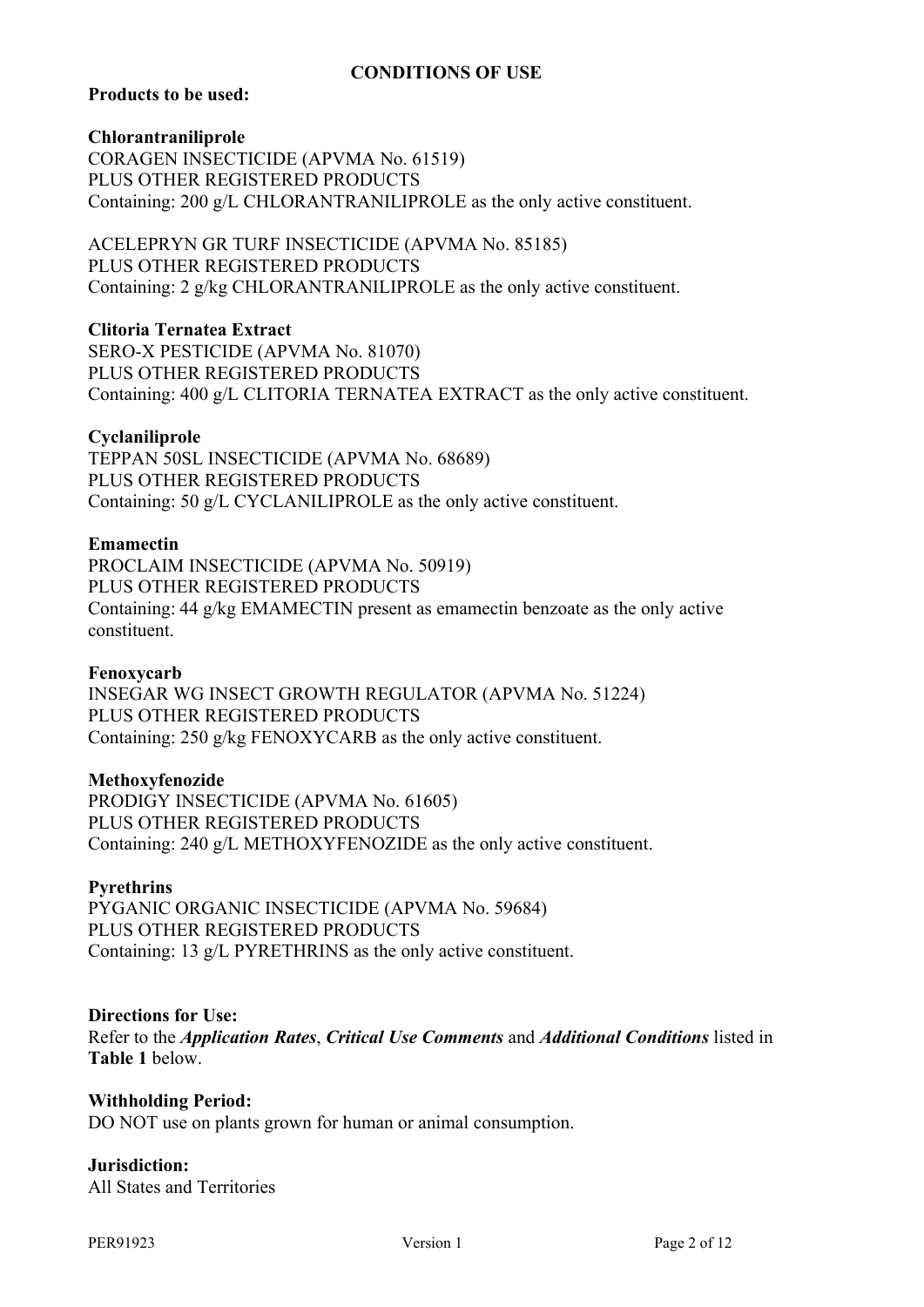## **Additional Conditions:**

This permit allows for the use of a product in a manner specified on the permit. Persons who wish to prepare for use and/or use products for the purposes specified in this permit must read, or have read to them, the details and conditions of this permit. Unless otherwise stated, the use of the product must be in accordance with the product label.

## *To Avoid Crop Damage*

Nursery stock is not known to be sensitive to the chemical insecticide products listed in this permit when used in strict accordance with the rate, conditions of use and other warnings.

However, the large number of disparate crop lines produced in commercial production nurseries means that not all these products have been fully evaluated for crop safety on all species, or in all situations where treatment may be undertaken. Some of these insecticides may demonstrate toxicity under certain situations, application methods, application rates and weather conditions to susceptible nursery stock. Some insecticides may also leave undesirable spray residue on foliage and flowers.

If unsure of crop tolerance, users must treat a sample number of plants or a small area prior to whole crop treatment and monitor any phytotoxic effects that will compromise production goals. This action cannot guarantee crop safety as application, environmental and crop conditions may vary from test treatment to whole of crop treatment. Any instances of phytotoxic damage should be reported immediately to the permit holder.

## *Resistance Management*

Use insecticide products in accordance with existing *Insecticide Resistance Management Strategies* and in accordance with best practice. Insecticide products should be used as part of an integrated pest management program, which incorporates as many control options as possible to minimise pest pressure. It is important that approved insecticide products are rotated between different chemical mode of action (MoA) groups at regular intervals within a structured disease management plan.

*Insecticide Resistance Management Strategies* have been developed by CropLife Australia. An updated version of these strategies is available from CropLife Australia's website at: *<http://www.croplife.org.au/industry-stewardship/resistance-management>* or search on-line for Resistance Management CropLife Australia.

Issued by the Australian Pesticides and Veterinary Medicines Authority \* Includes wildflower crops. Refer to Wildflower crops list in Appendix 1.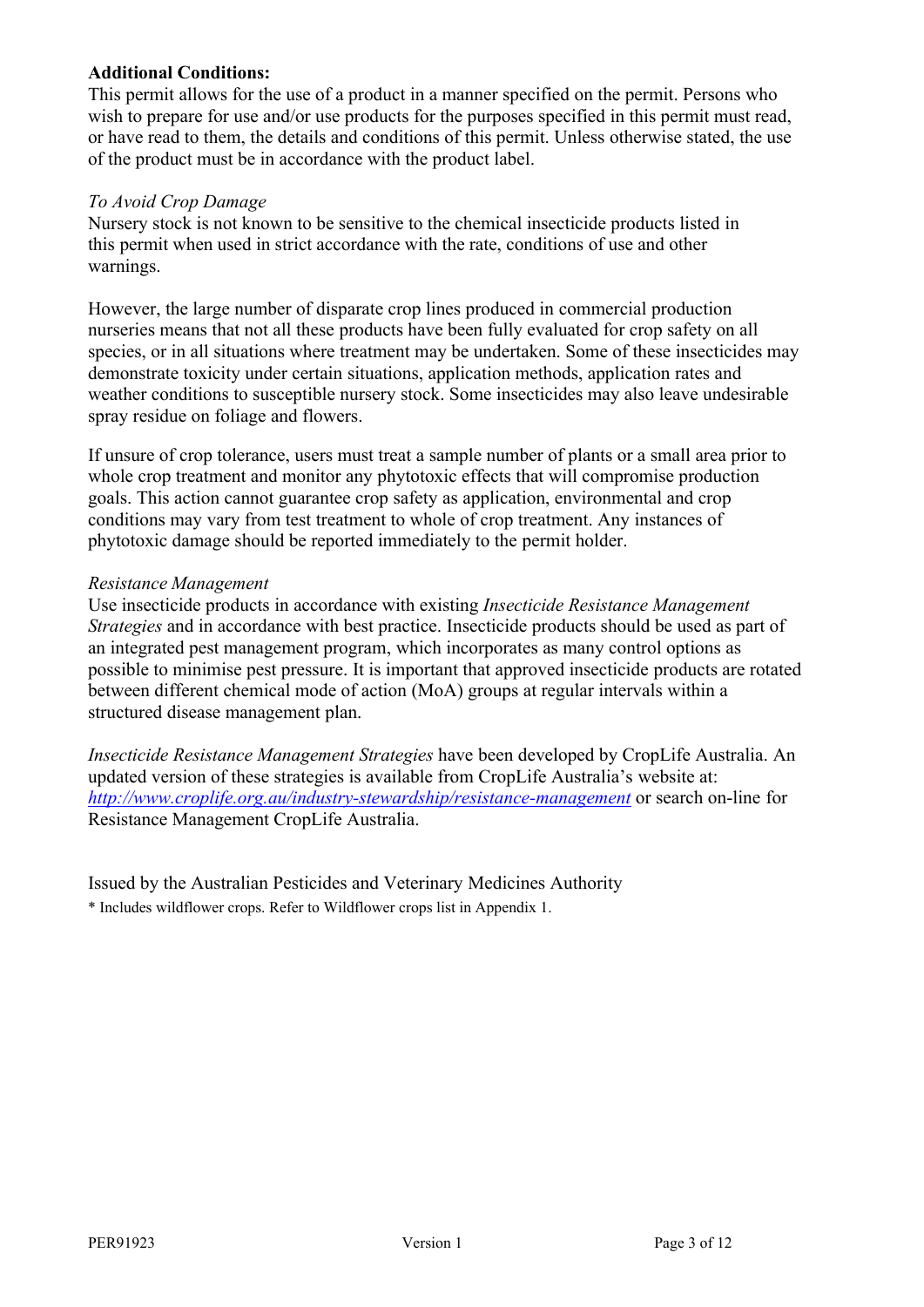# **DIRECTIONS FOR USE:**

# **Table 1: Lepidoptera control in nursery stock (non-food) and ornamentals**

Including (non-food) – seedlings, tubes, potted colour, trees, shrubs, foliage plants, palms, grasses, fruit plants (non-bearing), cut flowers\* and ornamentals.

| <b>Pest</b>                                                                                                                                                                                                                                                   | <b>Product (MoA)</b>                  | Rate                                    | <b>Critical Use Comments</b>                                                                                                                                                                                                                                                                                                                                                                                                                                                                                                                                                                                                                                                                                                                    | <b>Additional Conditions</b>                                                                                                                                                                                                  |
|---------------------------------------------------------------------------------------------------------------------------------------------------------------------------------------------------------------------------------------------------------------|---------------------------------------|-----------------------------------------|-------------------------------------------------------------------------------------------------------------------------------------------------------------------------------------------------------------------------------------------------------------------------------------------------------------------------------------------------------------------------------------------------------------------------------------------------------------------------------------------------------------------------------------------------------------------------------------------------------------------------------------------------------------------------------------------------------------------------------------------------|-------------------------------------------------------------------------------------------------------------------------------------------------------------------------------------------------------------------------------|
| Apple looper<br>(Phrissogonus<br><i>laticostata</i> )<br>Fall Armyworm<br>(Spodoptera<br>frugiperda)<br>Heliothis<br>(Helicoverpa<br>spp.)<br>Lightbrown<br>apple moth<br>(Epiphyas<br><i>postvittana</i> )<br>Soybean looper<br>(Chrysodeixis<br>includens). | $200$ g/L<br>chlorantraniliprole (28) | 10 mL/100 L<br><b>OR</b><br>$100$ mL/ha | • Apply spray treatment as egg and larvae reach<br>economic thresholds and damage is observed.<br>• Apply by a ground-based sprayer (hydraulic<br>spray equipment or equivalent).<br>•Apply maximum 3 foliar spray applications<br>within an annual production cycle.<br>•Thorough coverage of foliage is essential: apply<br>diluent to the point of run-off.<br>•Consecutive treatments should be applied 7 to 10<br>days apart.<br>•DO NOT apply more than 2 consecutive<br>applications.<br>•Use in accordance with existing CropLife<br>resistance and industry IPM strategies and in<br>accordance with best practice.<br>• Add a non-ionic surfactant at specified label<br>rates. Refer to label directions for mixing<br>instructions. | DO NOT apply if rainfall is expected<br>within 2 hours of application.<br>DO NOT allow effluent or run-off from<br>protected cropping systems containing<br>this product to enter dams, streams,<br>ponds or other waterways. |
| Fall Armyworm<br>(Spodoptera<br>frugiperda)                                                                                                                                                                                                                   | 2 g/kg<br>chlorantraniliprole (28)    | 75 $g/m^2$                              | •Incorporate in potting media prior to<br>planting/transplanting of nursery stock. Reapply<br>as new infestations occur.<br>•DO NOT apply more than 280 kg product per<br>hectare per year in broadcast applications to turf.                                                                                                                                                                                                                                                                                                                                                                                                                                                                                                                   | DO NOT apply when the soil is<br>saturated with water as adequate<br>distribution of the active ingredient<br>vertically in the soil profile cannot be<br>achieved under this condition.                                      |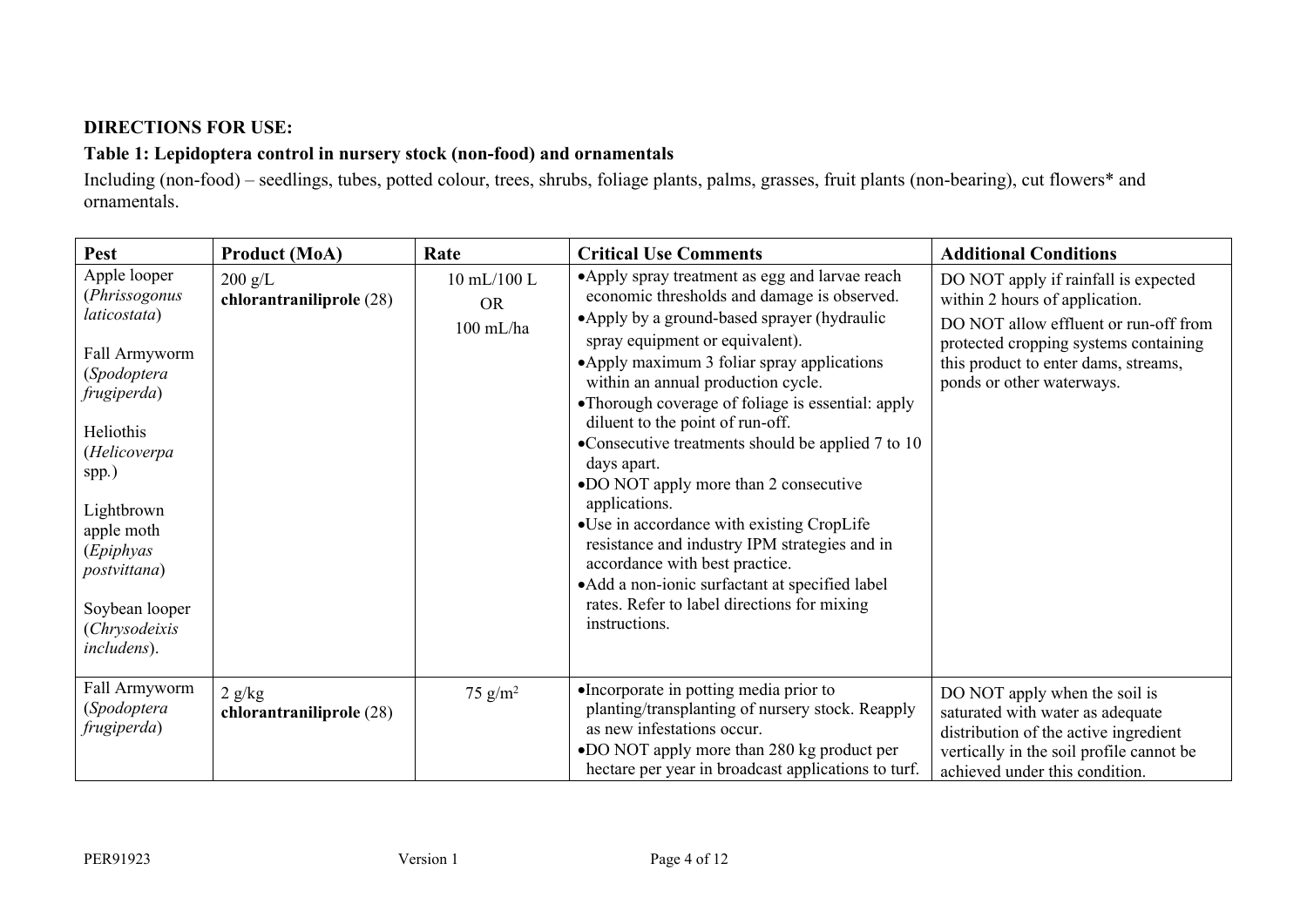| <b>Pest</b>                        | <b>Product (MoA)</b>                                  | Rate                                  | <b>Critical Use Comments</b>                                                                                                                                                                                                                                                                                                                                                                                                                                                                                                                                                    | <b>Additional Conditions</b>                                      |
|------------------------------------|-------------------------------------------------------|---------------------------------------|---------------------------------------------------------------------------------------------------------------------------------------------------------------------------------------------------------------------------------------------------------------------------------------------------------------------------------------------------------------------------------------------------------------------------------------------------------------------------------------------------------------------------------------------------------------------------------|-------------------------------------------------------------------|
| Heliothis<br>(Helicoverpa<br>spp.) | $400 \text{ g/L}$ Clitoria ternatea<br>$extract$ (UN) | 200 mL/100 L<br><b>OR</b><br>$2$ L/ha | •Monitor the crop and apply a foliar spray when<br>pests are first observed. Time the applications to<br>coincide with egg hatch and when larvae are up<br>to 5 mm in length. Repeat applications as<br>necessary.<br>•Apply by air-blast sprayer, air-shear sprayer,<br>back-pack mister, hand lance sprayer, spray<br>boom or equivalent.<br>•Thorough coverage is essential. Apply as a high<br>volume application ensuring all foliage is<br>treated.<br>•DO NOT apply more than 5 applications per<br>crop.<br>•DO NOT apply less than 7 days after the last<br>treatment. | Use in conjunction with an Integrated<br>Pest Management program. |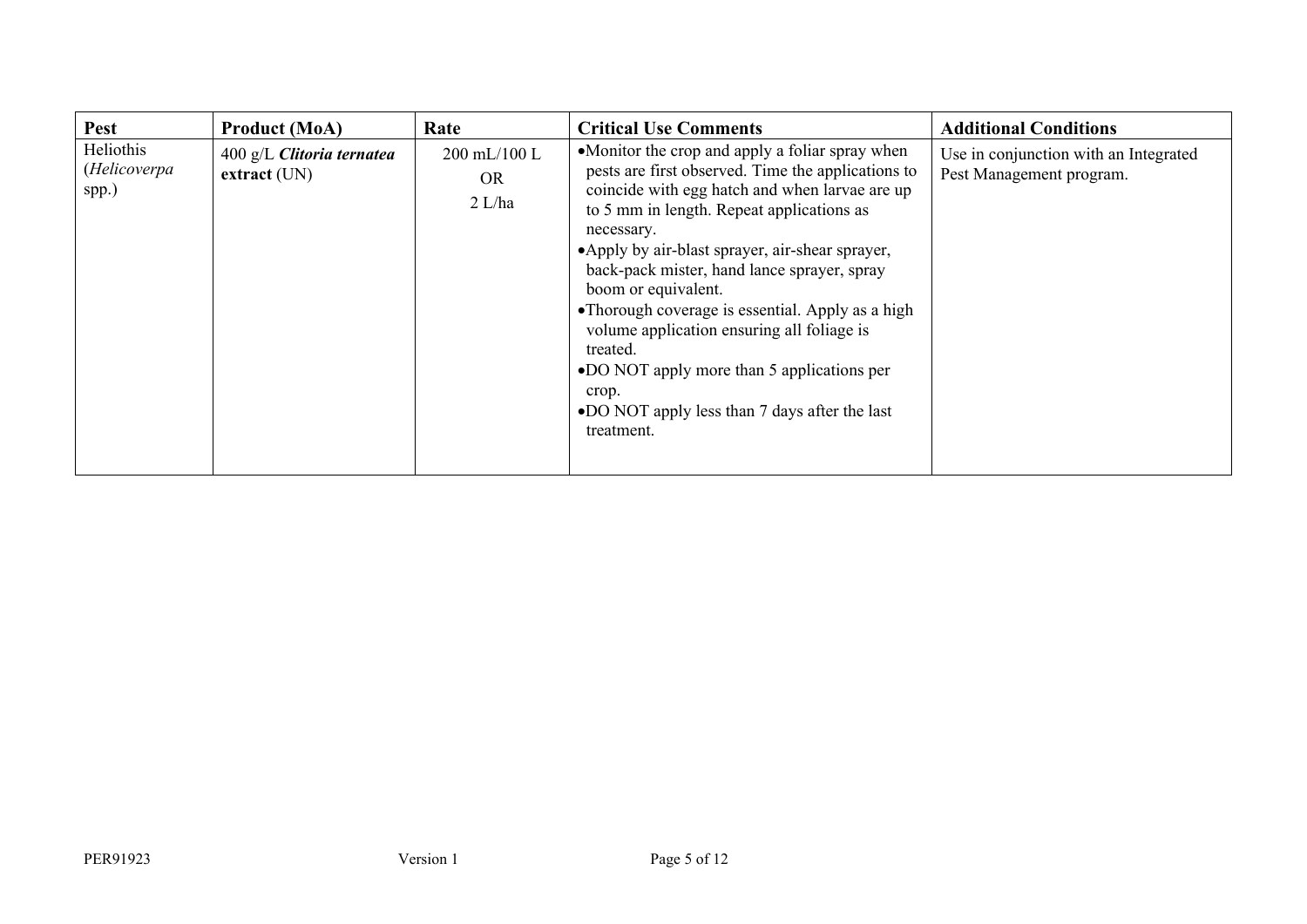| <b>Pest</b>                                      | <b>Product (MoA)</b>    | Rate                                         | <b>Critical Use Comments</b>                                                                                                                                                 | <b>Additional Conditions</b>                                                            |
|--------------------------------------------------|-------------------------|----------------------------------------------|------------------------------------------------------------------------------------------------------------------------------------------------------------------------------|-----------------------------------------------------------------------------------------|
| Cluster<br>Caterpillar<br>(Spodoptera<br>litura) | 44 g/kg emamectin $(6)$ | 15-25 $g/100$ L<br><b>OR</b><br>150-250 g/ha | •For optimum performance, apply cover spray<br>immediately following egg hatch and/or<br>presence of early nymphal stages.<br>•Thorough coverage of foliage is essential for | DO NOT apply spray if rainfall is<br>imminent, or spray conditions are<br>unfavourable. |
|                                                  |                         |                                              | optimum performance.                                                                                                                                                         |                                                                                         |
| Fall Armyworm<br>(Spodoptera<br>frugiperda)      |                         |                                              | • Use the lower rate on low to moderate<br>infestations. Use higher rate under heavier<br>infestation pressure, or during periods of hot<br>weather.                         |                                                                                         |
| Heliothis<br>(Helicoverpa<br>spp.)               |                         |                                              | •DO NOT apply more than 2 applications per<br>crop, with a minimum re-treatment interval of 7<br>days between applications.                                                  |                                                                                         |
| Lightbrown<br>apple moth                         |                         |                                              | •DO NOT apply more than 4 spray applications<br>of emamectin within an annual nursery<br>production cycle.                                                                   |                                                                                         |
| (Epiphyas<br>postvittana)                        |                         |                                              | •Dangerous to bees. DO NOT spray any plants in<br>flower while bees are foraging.                                                                                            |                                                                                         |
| Diamondback<br>moth (Plutella                    |                         | 25-30 g/100 L<br><b>OR</b>                   |                                                                                                                                                                              |                                                                                         |
| xylostella)                                      |                         | 250-300 g/ha                                 |                                                                                                                                                                              |                                                                                         |
| Loopers<br>(Lepidoptera)                         |                         |                                              |                                                                                                                                                                              |                                                                                         |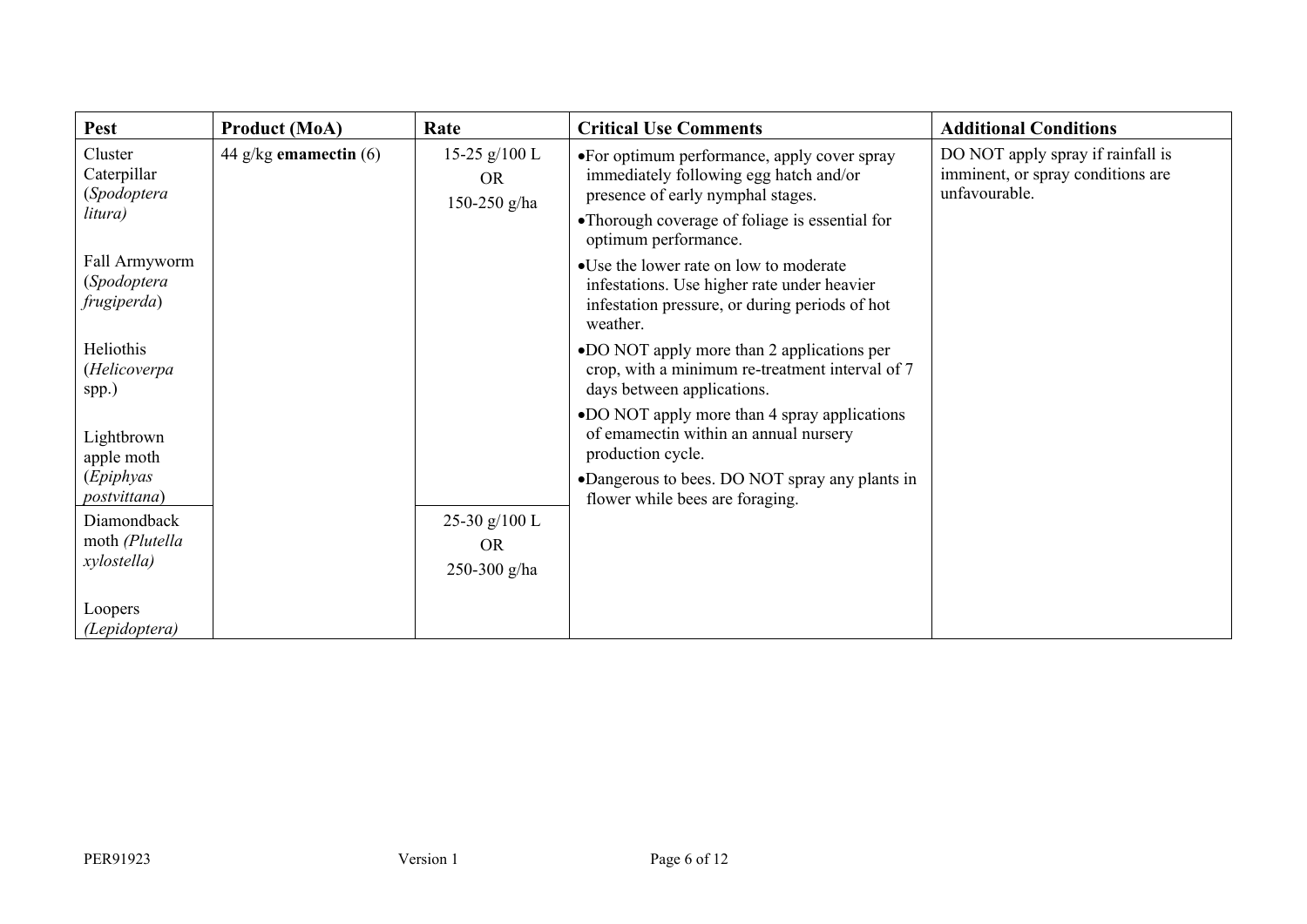| Pest                                                                                         | <b>Product (MoA)</b>     | Rate             | <b>Critical Use Comments</b>                                                                                                                                                                                                                                                                                                                                                                                                                                                                                                                                        | <b>Additional Conditions</b>                                                                                                                                                                                                                                                                                                                                                                                                                                                                                              |
|----------------------------------------------------------------------------------------------|--------------------------|------------------|---------------------------------------------------------------------------------------------------------------------------------------------------------------------------------------------------------------------------------------------------------------------------------------------------------------------------------------------------------------------------------------------------------------------------------------------------------------------------------------------------------------------------------------------------------------------|---------------------------------------------------------------------------------------------------------------------------------------------------------------------------------------------------------------------------------------------------------------------------------------------------------------------------------------------------------------------------------------------------------------------------------------------------------------------------------------------------------------------------|
| Heliothis<br>(Helicoverpa<br>spp.)<br>Lightbrown<br>apple moth<br>(Epiphyas<br>postvittana). | 250 g/kg fenoxycarb (7B) | 20 or 40 g/100 L | • Use the appropriate rate depending on plant size,<br>canopy stage and density, time of year and pest<br>pressure.<br>•Apply maximum of 2 applications per crop by<br>dilute or concentrate spraying. A minimum re-<br>treatment interval of 10 days must be observed.<br>•Commence application at first signs of egg<br>laying.<br>• Ensure thorough coverage of all plant surfaces.<br>•DO NOT spray if rainfall is expected before<br>spray has dried.<br>•DO NOT treat plants in flower to prevent<br>contamination of pollen and possible effects on<br>bees. | <b>Safety directions</b><br>Avoid contact with eyes and skin. Wash<br>hands after use. When opening the<br>container and preparing spray, wear<br>cotton overalls buttoned to the neck and<br>wrist (or long sleeve shirt and long<br>pants) and face shield or goggles. When<br>using the prepared spray, wear cotton<br>overalls buttoned to the neck and wrist<br>(or long sleeve shirt and long pants).<br>After each day's use, wash face shield,<br>goggles and contaminated clothing.<br><b>Re-entry statement</b> |
|                                                                                              |                          |                  |                                                                                                                                                                                                                                                                                                                                                                                                                                                                                                                                                                     | Do not allow entry into treated areas<br>until the spray has dried, unless wearing<br>cotton overalls buttoned to the neck and<br>wrist (or long sleeve shirt and long<br>pants) and chemical resistant gloves.<br>Clothing must be laundered after each<br>day's use.                                                                                                                                                                                                                                                    |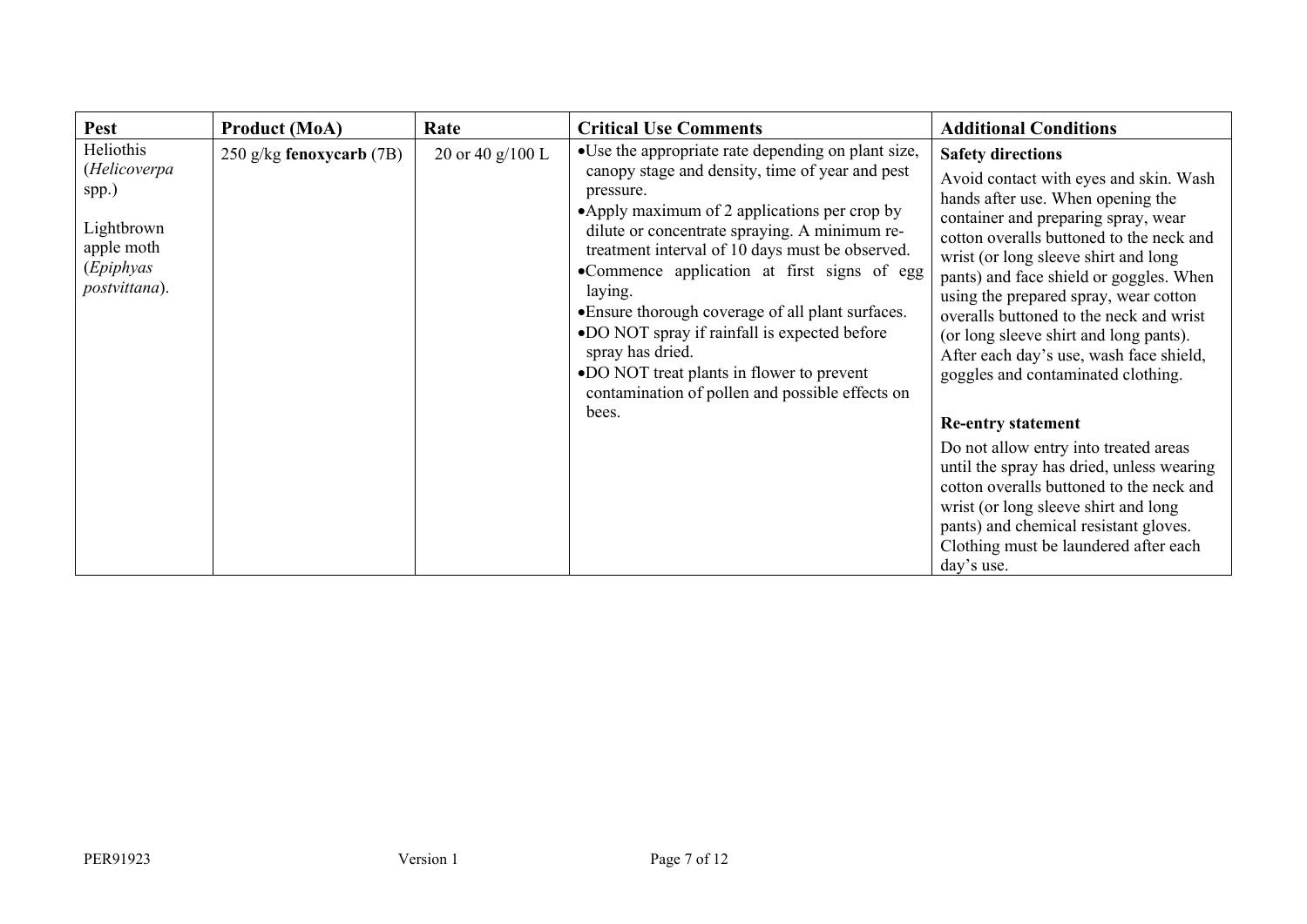| Pest                                                                                   | <b>Product (MoA)</b>            | Rate             | <b>Critical Use Comments</b>                                                                                                                                                                                                                                                                                                                                                                                                                                                                                                                                                                                                                                                                                                                                                                                                                                                                                                                                                                                                                                                                           | <b>Additional Conditions</b>                                                                                                                                                                                                                                                                                                                                                                                                                                     |
|----------------------------------------------------------------------------------------|---------------------------------|------------------|--------------------------------------------------------------------------------------------------------------------------------------------------------------------------------------------------------------------------------------------------------------------------------------------------------------------------------------------------------------------------------------------------------------------------------------------------------------------------------------------------------------------------------------------------------------------------------------------------------------------------------------------------------------------------------------------------------------------------------------------------------------------------------------------------------------------------------------------------------------------------------------------------------------------------------------------------------------------------------------------------------------------------------------------------------------------------------------------------------|------------------------------------------------------------------------------------------------------------------------------------------------------------------------------------------------------------------------------------------------------------------------------------------------------------------------------------------------------------------------------------------------------------------------------------------------------------------|
| Fall Armyworm<br>(Spodoptera<br>frugiperda)<br>Lepidopteran<br>larvae<br>(Lepidoptera) | 240 g/L methoxyfenozide<br>(18) | 125-175 mL/100 L | •Apply at the first signs of infestation, or when<br>pest thresholds are reached.<br>•Regularly scout crops to monitor for eggs and<br>larvae. Treat when pests appear, targeting eggs at<br>hatch or small larvae (prior to third instar stage)<br>before the pest becomes entrenched.<br>•Apply a maximum of 3 applications per crop per<br>season, at a minimum 10-day interval.<br>• Ensure spray application provides thorough<br>coverage of all plant foliage. Adjust water<br>spray volume to crop density and growth<br>stage.<br>•Use suitable and correctly calibrated ground<br>application equipment. For foliar application<br>use air-blast sprayer, air-shear sprayer, hand-<br>lance sprayer, boom spray or equivalent<br>equipment.<br>•Use the higher rate when longer residual<br>control is required, or during periods of high<br>pest pressure or rapid crop growth, or when<br>crops are well advanced, or when insect<br>infestation is high, or when conditions<br>favour high pest pressure.<br>•Refer to the CropLife Resistance Management<br>Strategy for Fall Armyworm. | DO NOT apply using spray equipment<br>carried on the back of the user.<br>DO NOT use in covered or protected<br>situations such as glasshouses,<br>greenhouses, shade houses or plastic<br>tunnels.<br>DO NOT apply if rain or overhead<br>irrigation is expected within 6 hours.<br>Retain the first flush of irrigation<br>tailwater/storm water in the tailwater<br>dam after application.<br>DO NOT use more than 3 sprays per<br>season in any single crop. |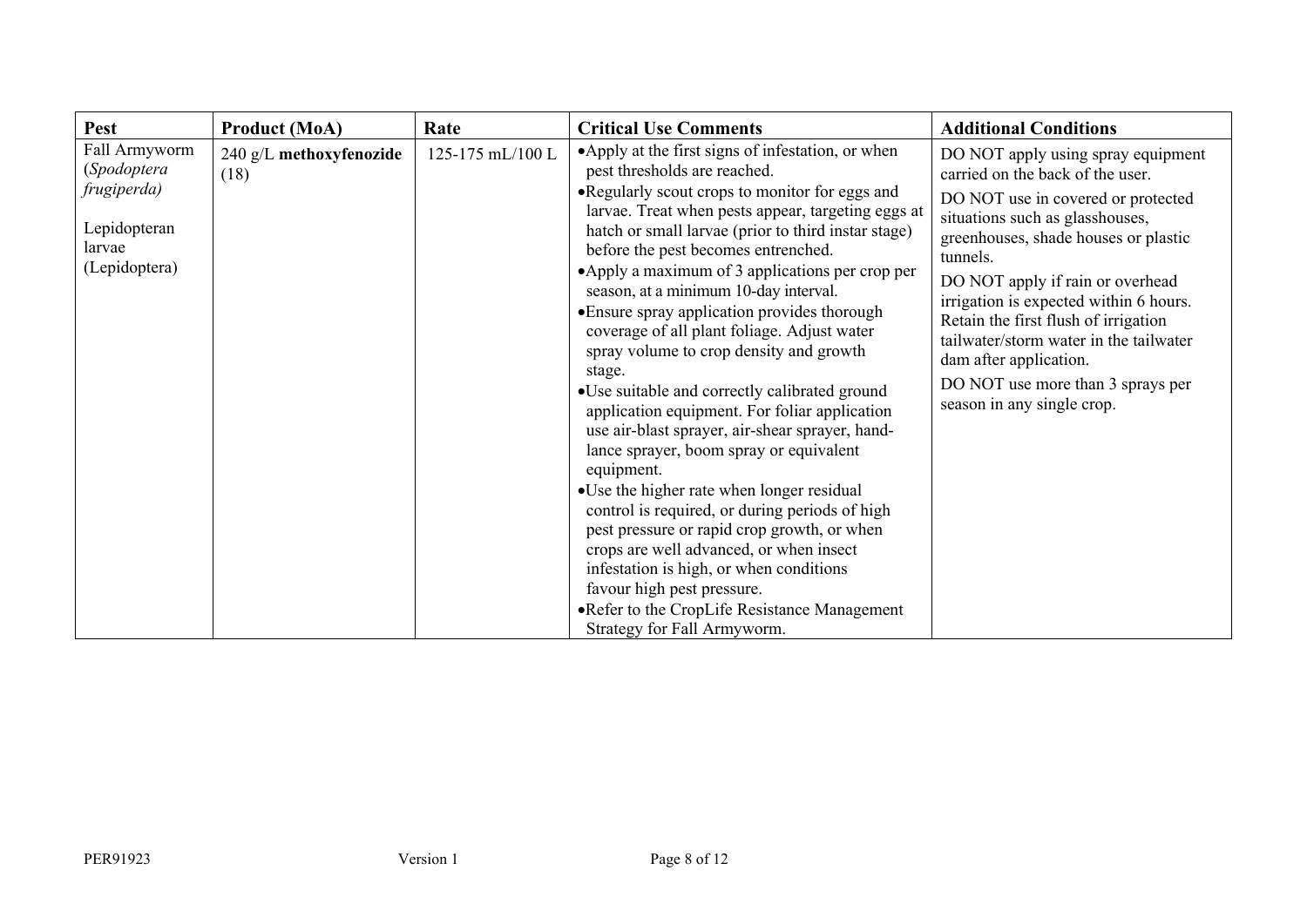| <b>Pest</b>                                                                                                                                     | <b>Product (MoA)</b>     | Rate         | <b>Critical Use Comments</b>                                                                                                                                                                                                                                                                                                                                                                                                                                      | <b>Additional Conditions</b>                                                            |
|-------------------------------------------------------------------------------------------------------------------------------------------------|--------------------------|--------------|-------------------------------------------------------------------------------------------------------------------------------------------------------------------------------------------------------------------------------------------------------------------------------------------------------------------------------------------------------------------------------------------------------------------------------------------------------------------|-----------------------------------------------------------------------------------------|
| Heliothis<br>(Helioverpa<br>spp.)<br>Lightbrown<br>Apple Moth<br>(Epiphyas<br>postvittana)                                                      | 13 g/L pyrethrins $(3A)$ | 200 mL/100 L | •For optimum performance, apply cover spray<br>immediately following egg hatch to capture early<br>larval stages.<br>•Apply by a ground-based sprayer (hydraulic<br>spray equipment or equivalent).<br>•Thorough coverage of foliage is essential for<br>optimum performance.<br>.DO NOT apply more than 4 applications per<br>crop. Consecutive treatments should be applied 7<br>to 10 days apart.                                                              | DO NOT apply spray if rainfall is<br>imminent, or spray conditions are<br>unfavourable. |
| Cluster<br>Caterpillar<br>(Spodoptera<br>litura)<br>Diamondback<br>moth (Plutella<br>xylostella)<br>Fall Armyworm<br>(Spodoptera<br>frugiperda) |                          | 240 mL/100 L | •DO NOT apply more than 5 spray applications<br>of pyrethrins within an annual nursery<br>production cycle.<br>• This product is not intended to be the only<br>method of insect pest control and should be used<br>as part of an integrated pest management<br>program.<br>• Pyrethrins have broad range insecticidal activity<br>and will kill beneficial insects when present.<br>• Refer to the CropLife Resistance Management<br>Strategy for Fall Armyworm. |                                                                                         |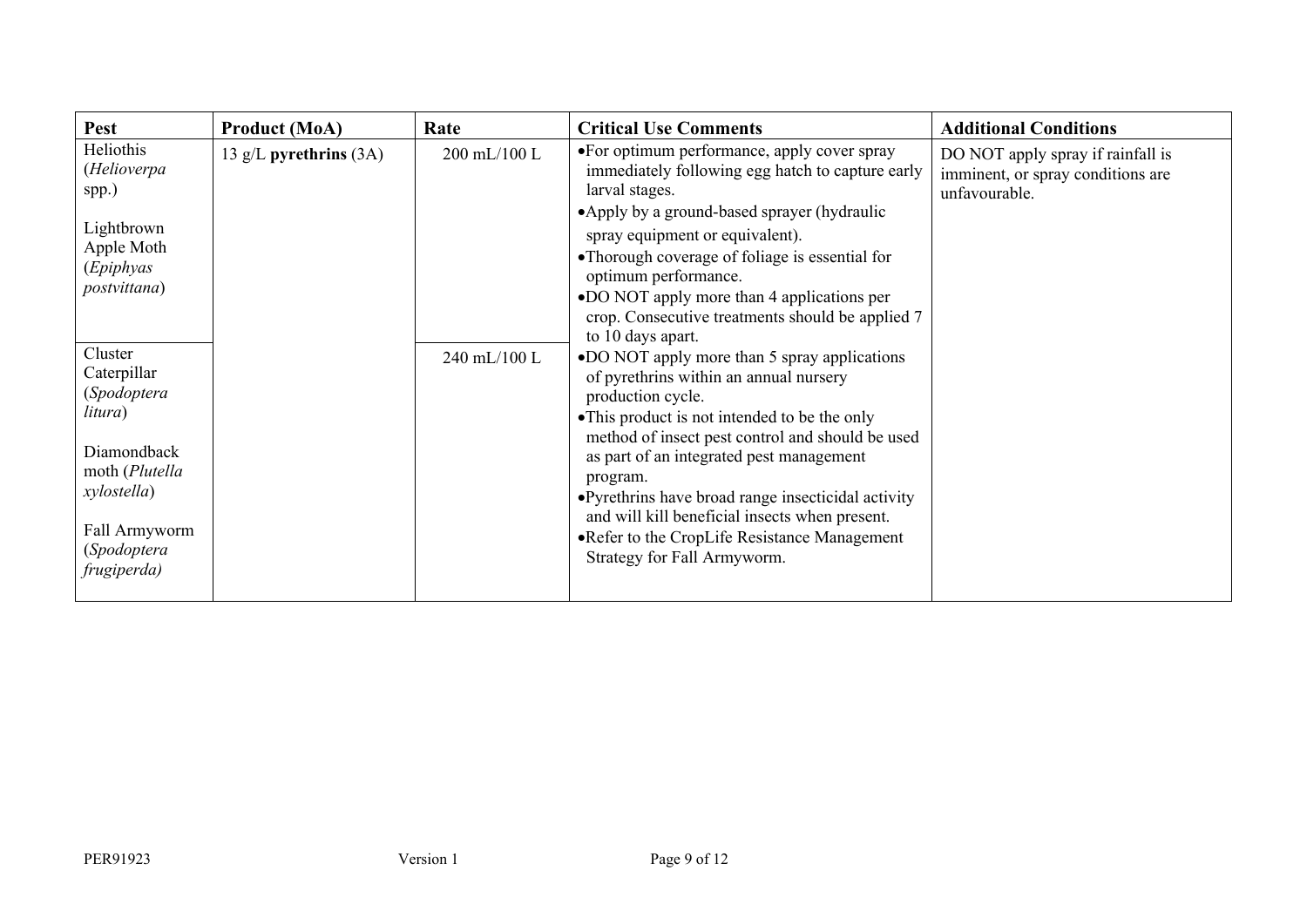| <b>Pest</b>                                                         | <b>Product (MoA)</b>            | Rate                  | <b>Critical Use Comments</b>                                                                                                                                                                                                                                                                                                                                                                                                                                                                                                                                                                                                                                                                                                                                                                                                                                                                                                                                                                                                                  | <b>Additional Conditions</b>                                                                                                                                                                                                                                                                                                                                                                                                                                                                                                                                                                                                                                                                                                                                                                                                                                                                                                                                                                                                                                                                                                                                                                                                                                                          |
|---------------------------------------------------------------------|---------------------------------|-----------------------|-----------------------------------------------------------------------------------------------------------------------------------------------------------------------------------------------------------------------------------------------------------------------------------------------------------------------------------------------------------------------------------------------------------------------------------------------------------------------------------------------------------------------------------------------------------------------------------------------------------------------------------------------------------------------------------------------------------------------------------------------------------------------------------------------------------------------------------------------------------------------------------------------------------------------------------------------------------------------------------------------------------------------------------------------|---------------------------------------------------------------------------------------------------------------------------------------------------------------------------------------------------------------------------------------------------------------------------------------------------------------------------------------------------------------------------------------------------------------------------------------------------------------------------------------------------------------------------------------------------------------------------------------------------------------------------------------------------------------------------------------------------------------------------------------------------------------------------------------------------------------------------------------------------------------------------------------------------------------------------------------------------------------------------------------------------------------------------------------------------------------------------------------------------------------------------------------------------------------------------------------------------------------------------------------------------------------------------------------|
| Lepidopteran<br>adults, larvae and<br>hatched eggs<br>(Lepidoptera) | $50$ g/L cyclaniliprole<br>(28) | 80-120 mL<br>$/100$ L | •Monitor crops and commence<br>application when pests are first detected.<br>Targeting the younger insect growth<br>stages (e.g. nymphs/crawlers) will be<br>most efficacious.<br>• Apply as a foliar application by<br>hydraulic spray equipment, backpack<br>sprayer, or equivalent.<br>•Use a spray volume sufficient to ensure<br>thorough coverage of all plant surfaces.<br>•Apply spray mixture near to the point of<br>run-off to ensure thorough coverage of<br>all plant surfaces.<br>•DO NOT apply more than 2 applications<br>per crop.<br>•DO NOT apply less than 10 days after<br>the initial treatment.<br>• The addition of a non-ionic wetter (eg.<br>Agral at 10 mL/100 L or Activator 90 at<br>50 mL/100 L) will assist with coverage<br>and improve efficacy on beetles and<br>sucking pest. The addition of a<br>methylated seed oil (eg. Banjo or Hasten<br>at 200 mL/100 L up to 1 L/ha) will assist<br>with the control of aphids.<br>•Apply a maximum of 3 applications of<br>any Group 28 insecticides to the crop. | Comply with Spray drift restraints for use of<br>Cyclaniliprole listed on the next page<br>DO NOT apply by a boom sprayer.<br>DO NOT apply if heavy rains or storms are forecast within<br>3 days.<br>DO NOT irrigate to the point of runoff for at least 3 days<br>after application.<br><b>Integrated Pest Management</b><br>Toxic to beneficial arthropods. Not compatible with<br>integrated pest management (IPM) programs utilising<br>beneficial arthropods. Minimise spray drift to reduce<br>harmful effects on beneficial arthropods in non-crop areas.<br>Protection of Wildlife, Fish, Crustaceans and<br><b>Environment</b><br>Very toxic to aquatic life. DO NOT contaminate wetlands<br>or watercourses with this product or used containers.<br><b>Protection of Honey Bees and Other Insect Pollinators</b><br>Toxic to bees. Harmful to bee brood. DO NOT apply to<br>crops from the onset of flowering until flowering is<br>complete. DO NOT allow spray drift to flowering weeds<br>or flowering crops in the vicinity of the treatment area.<br>Before spraying, notify beekeepers to move hives to a safe<br>location with an untreated source of nectar and pollen, if<br>there is potential for managed hives to be affected by the<br>spray or spray drift. |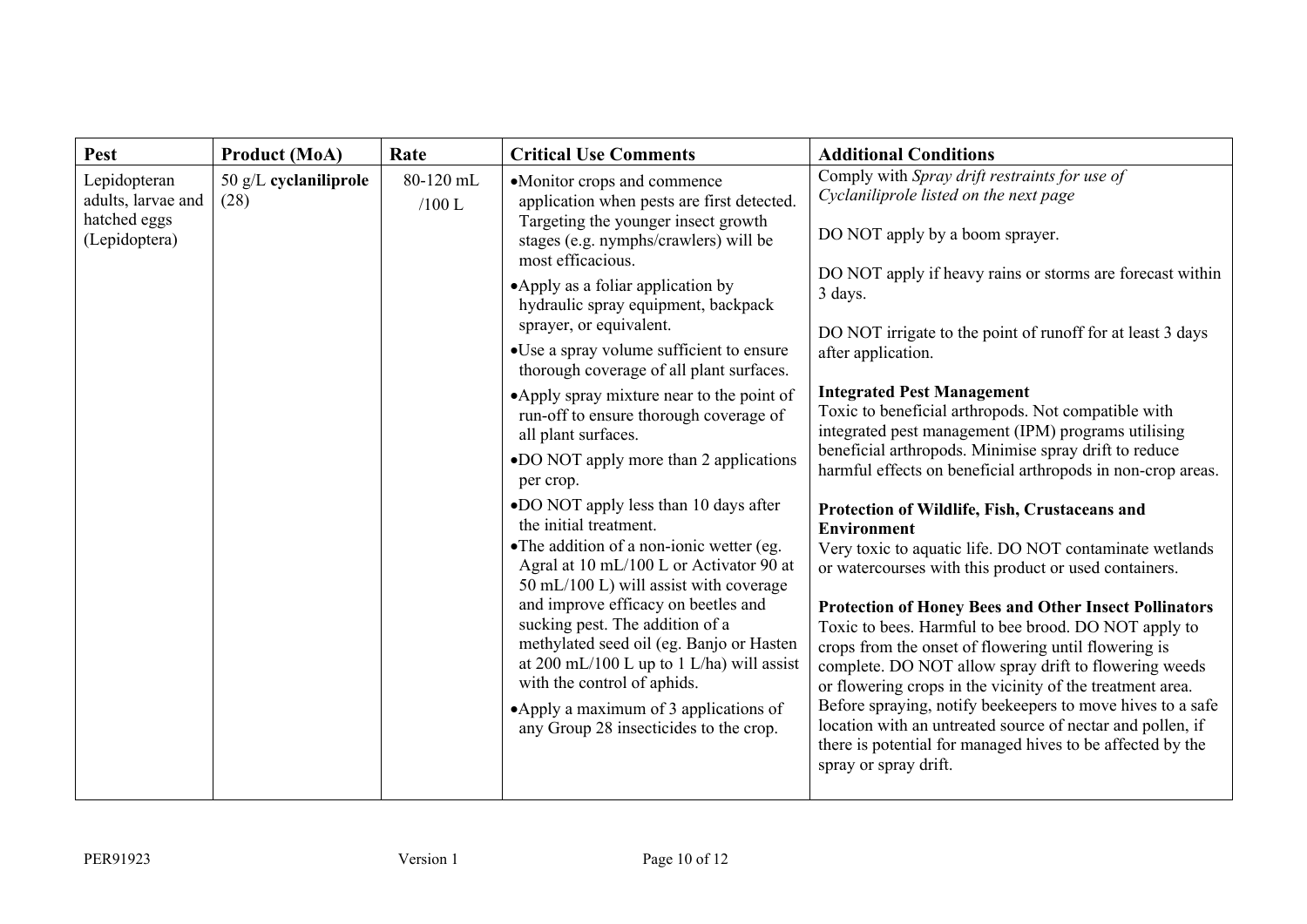## **Spray drift restraints for use of Cyclaniliprole**

Specific definitions for terms used in this section of the label can be found at apvma.gov.au/spraydrift.

DO NOT allow bystanders to come into contact with the spray cloud.

DO NOT apply in a manner that may cause an unacceptable impact to native vegetation, agricultural crops, landscaped gardens and aquaculture production, or cause contamination of plant or livestock commodities, outside the application site from spray drift. The buffer zones in the relevant buffer zone table below provide guidance but may not be sufficient in all situations. Wherever possible, correctly use application equipment designed to reduce spray drift and apply when the wind direction is away from these sensitive areas.

DO NOT apply unless the wind speed is between three and 20 kilometres per hour at the application site during the time of application.

DO NOT apply if there are hazardous surface temperature inversion conditions present at the application site during the time of application. Surface temperature inversion conditions exist most evenings one to two hours before sunset and persist until one to two hours after sunrise.

DO NOT apply by a vertical sprayer unless the following requirements are met:

- -Spray is not directed above the target canopy.
- -The outside of the sprayer is turned off when turning at the end of rows and when spraying the outer row on each side of the application site.
- -For dilute water rates up to the maximum listed for each type of canopy specified, minimum distances between the application site and downwind sensitive areas are observed (see the following table titled 'Buffer zones for vertical sprayers').

| Type of target canopy<br>and dilute water rate                                       | Mandatory downwind buffer zones<br>Natural aquatic areas |
|--------------------------------------------------------------------------------------|----------------------------------------------------------|
| 2 metres tall and shorter, maximum dilute<br>water rate of 1200 L/ha                 | 10 metres                                                |
| Taller than 2 metres (not fully-foliated),<br>maximum dilute water rate of 1200 L/ha | 20 metres                                                |
| Taller than 2 metres (fully-foliated),<br>maximum dilute water rate of 1200 L/ha     | 15 metres                                                |

Buffer zones for vertical sprayers